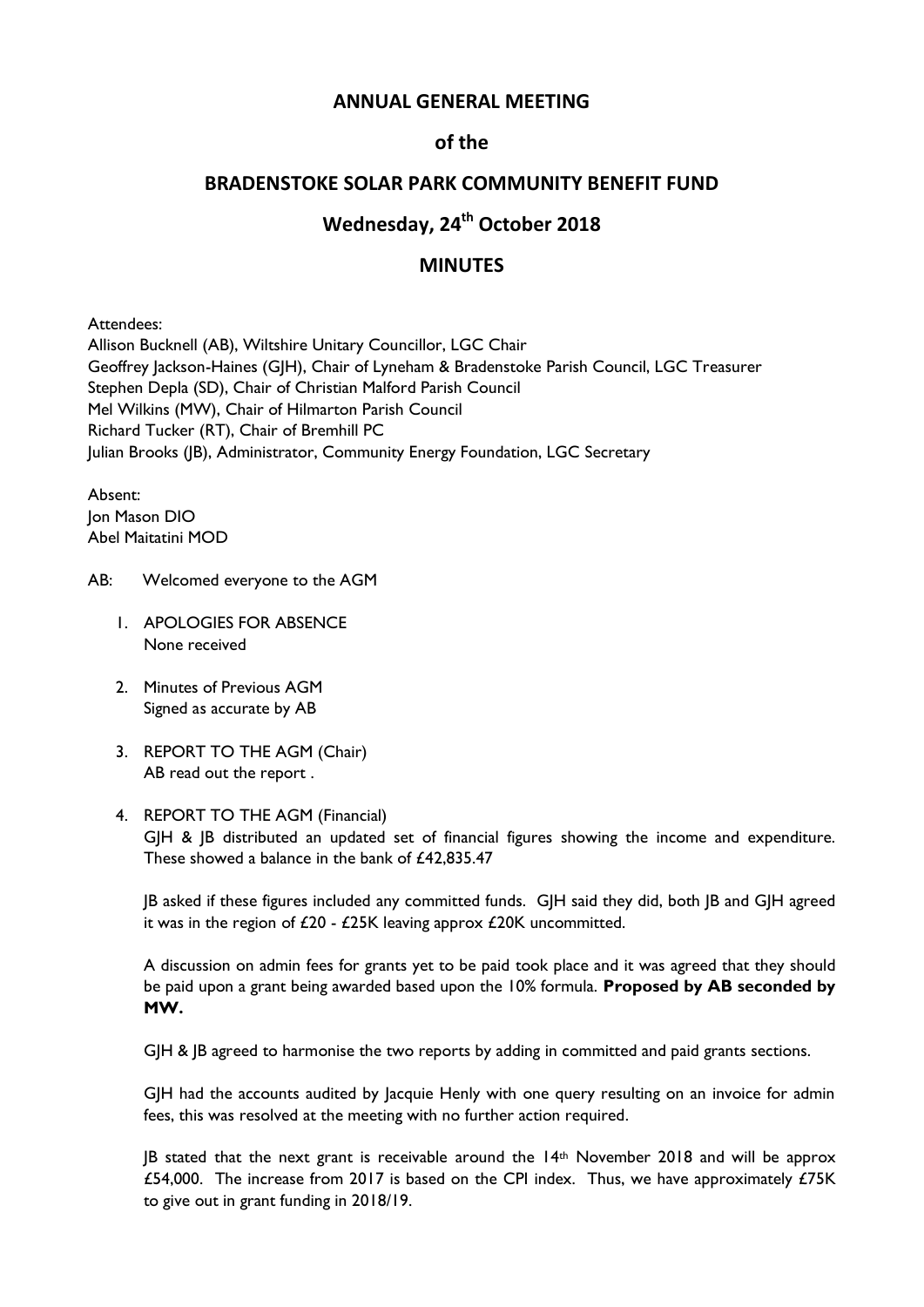AB thanked the Treasurer and also Jacqui Henly for her audit work and it was agreed that a small gift be bought for Jacquie as a thank you. **Proposal by AB: Get a modest gift for Jacqui by way of thanks. Unanimously agreed. MW to purchase some wine up to a value of £10**

## 5. REVIEW OF GRANTS

Grants were noted. Main concern was Scout Hut grant where a felt covering was used instead of EPDM and the role of the LGC in commenting on choice of solution. This may be an issue that can be resolved in the review of the grant criteria.

### 6. MEMBERSHIP OF THE LGC

Marcia Glass has resigned from the committee as she is moving out of the area. It was agreed that we ought to try and replace with a "sustainability" person and Matthew Ash was suggested by MW, JB to follow this up. (Now done with Matthew on board)

There are therefore 7 organisations on the BSP membership list mostly Unitary and Parish Councillors with DIO and MOD representatives. DIO are not very engaged in the LGC process and JB was tasked with talking to them about continuing involvement, if at all. MOD rep is now Tim Bowhay.

### 7. REVIEW OF GRANT FUND CRITERIA

A discussion took place regarding a  $£10K$  limit to grant awards, except for exceptional circumstances, the intention being to scrutinise and question applications that seek a higher amount, including holding a meeting/site visit with them. JB to circulate a statement encompassing this change.

It was also agreed that the grant criteria be reviewed to iron out issues around sustainability and like for like quotes; both JB and RT were allocated this role and to feed back to the LGC.

A review of geographical coverage of the fund should take place at the 2019 AGM.

EOIs are to continue to be used and any full grant applications that come in without them need to go back to EOI stage.

A discussion took place around giving the fund an annual theme, e.g. biodiversity projects, this will be revisited in 2019.

## 8 ELECTION OF THE COMMITTEE

**Voting on LGC members: All were willing to stand and maintain current roles as Chair, Treasurer Vice Treasurer, Secretary and were duly re-elected en bloc**

9 ELECTION OF POSTS For the office of Chair: Allison Bucknell **Unanimously agreed** For the office of Treasurer: **Geoff Jackson-Haines Unanimously agreed** For the office of Secretary: **Julian Brooks Unanimously agreed** For the office of Auditor: **Jacquie Henly Unanimously agreed** Bank Account Signatories: **Geoff Jackson-Haines, Mel Wilkins, Allison Bucknell Unanimously agreed**